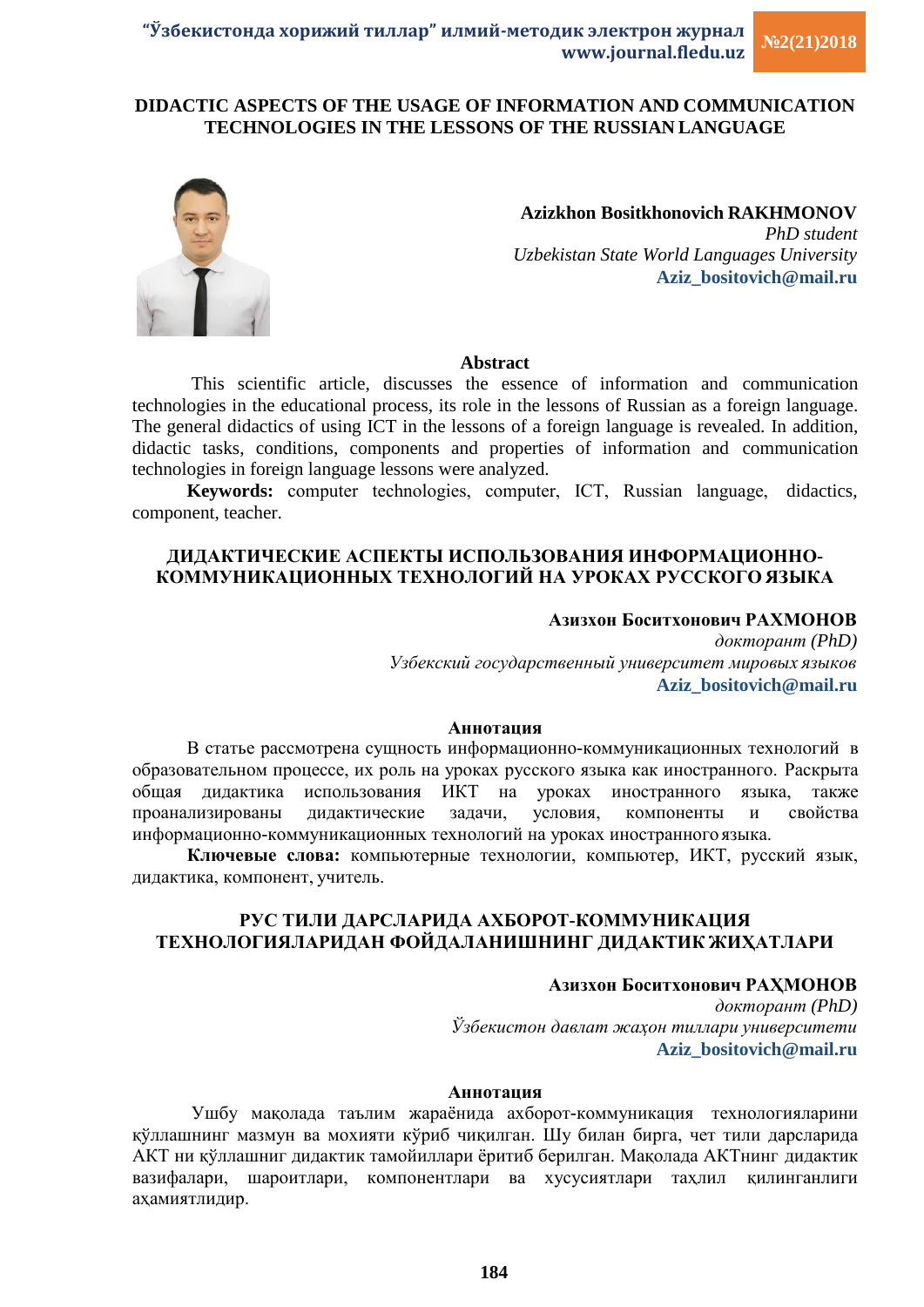**Калит сўзлар:** компьютер технологиялари, копьютер, АКТ, рус тили, дидактика, компонент, ўқитувчи.

In the modern world, when one of the urgent social tasks is the bringing people of different countries closer together, the importance of learning and teaching the Russian language as a foreign language is significantly growing. Therefore, the problem of optimizing and intensifying the teaching of Russian as a foreign language remains one of the prior directions of development in conditions of reforming Uzbek education. In the successful resolution of these problems, the teacher's role is to use new methods, new learning technologies depending on various goals, conditions of training, play a huge role. An increasingly important place in the structure of the professional competence of the teacher is occupied by computer technologies. As specialists emphasize (1, 127), as the pedagogical process improves, computers is becoming increasingly important for the creation and maintenance of interactive learning, the modeling of a special learning environment, and stimulating the learning of a foreign language in the context of a dialogue of cultures. The scientist V. Chibuhashvili writes: "Under the influence of information technologies, new forms of education are being formed, and it means and methods are being changed. New learning models, new methodological teaching algorithms are necessary conditions for achieving the completeness and stability of the use of information technology in school" (2).

At present, in Uzbekistan, the formation of a new system of education aimed at entering the world information and educational space is in the process. This process is accompanied by significant changes in the pedagogical theory and practice of the teaching and upbringing process associated with the introduction of adjustments to the content of teaching technologies. It is fairly believed that educational technologies should be adequate to modern technical capabilities, as they should contribute to the harmonious integration of the student into the information society.

The problems, the state and directions of the development of information technologies, the possibilities of their application in the lessons of the Russian language, becomes a reality of the educational process, which actualizes the issues of their effective use as new educational tools for improving the quality of instruction. (V.P. Bespalko, A.G. Geyn, S.G. Grigoryev, V.V. Grinshkun, G.M. Kodzhaspirova, A.A. Kuznetsov, S.V. Panyukova, N.V. Papulovskaya, I.V. Robert, D.D. Rubashkin, G.K. Selevko, E.S. Polat, A.Yu. Uvarova, O.N. Shilova etc.).

Information technology is understood as a set of methods, production processes and software and hardware that ensure the collection, processing, storage, dissemination and reflection of information. The process of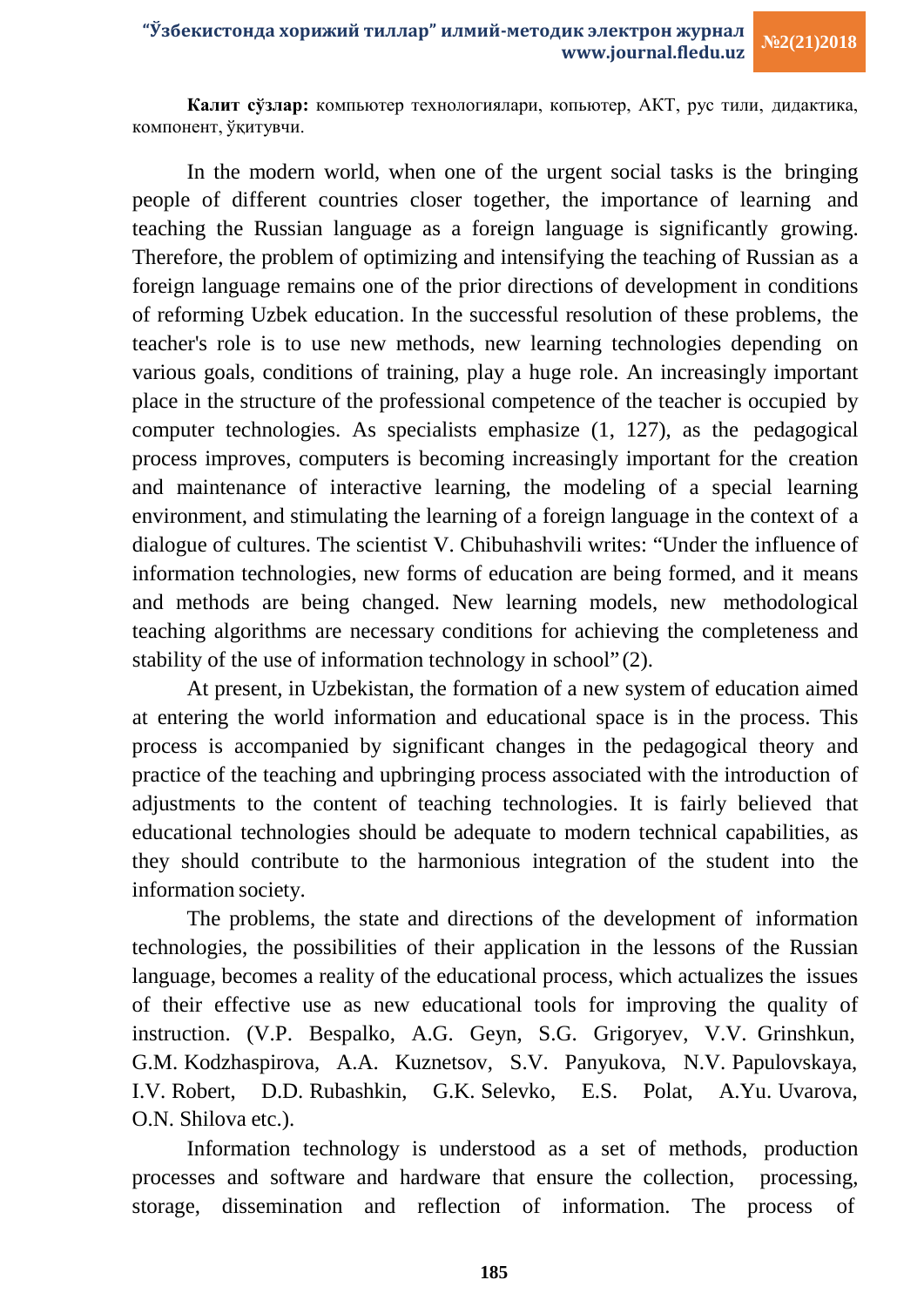informatization includes practically all areas of material production, social sphere, and education. Objects of informatization processes are messages, documents, databases, information technologies, software, information and computing systems and networks.

The usage of computer technology in education must consider all aspects of modernizing the contemporary education system. B.S. Gershunsky defined the priorities in the education system, directly related to computer technology. He stressed the need for research "by increasing the efficiency of the pedagogical process on the basis of its principled reorientation: from predominantly executive, reproductive activity of students – to the predominance of creative, search principles at all stages of the learning process; from rigid unification, uniformity of goals, contents, methods, means and organization of forms of upbringing, education and development – to individualization and differentiation of educational and cognitive activity of students; from monoideologization of all components of the educational process – to ideological pluralism, freedom to choose a life position, the initial principles of worldview and faith, the spiritual formation of development; from the systematic imbalance of technocratic to humanitarian orientations and priorities – to the harmony of nature-friendly educational and educational-cognitive interaction between teachers and students (3, 34).

The use of information and communication technologies in education is intended not to become a "burden" in teaching, but an integral part of a holistic educational process that significantly enhances its effectiveness and has a significant impact on the content, methods and organization of the educational process in various disciplines, including teaching non-native Russian language. As L. Prokolienko notes in this regard, "... a computer is not just an increase to the existing system of education and its role is not limited to replacing the three components of the "teacher-computer-student" training system with a fourcomponent one. A computer is a powerful tool that objectively leads to a change in all components of the education system, from the content of training and ending with its organizational forms" (4).

With the development of multimedia technologies, computers are actively used as a means of teaching in the field of education. In education, such concepts related to computer technologies, such as database, hypertext environment, student workplace, multimedia systems, computer communication facilities, e-mail, educational and scientific videoconferences, etc., became actively used. Computer technologies help visualize various information as the effect, while developing the creative potential of the trainee and his abilities for communicative actions, skills of scientific research work, intensification of the whole educationalprocess.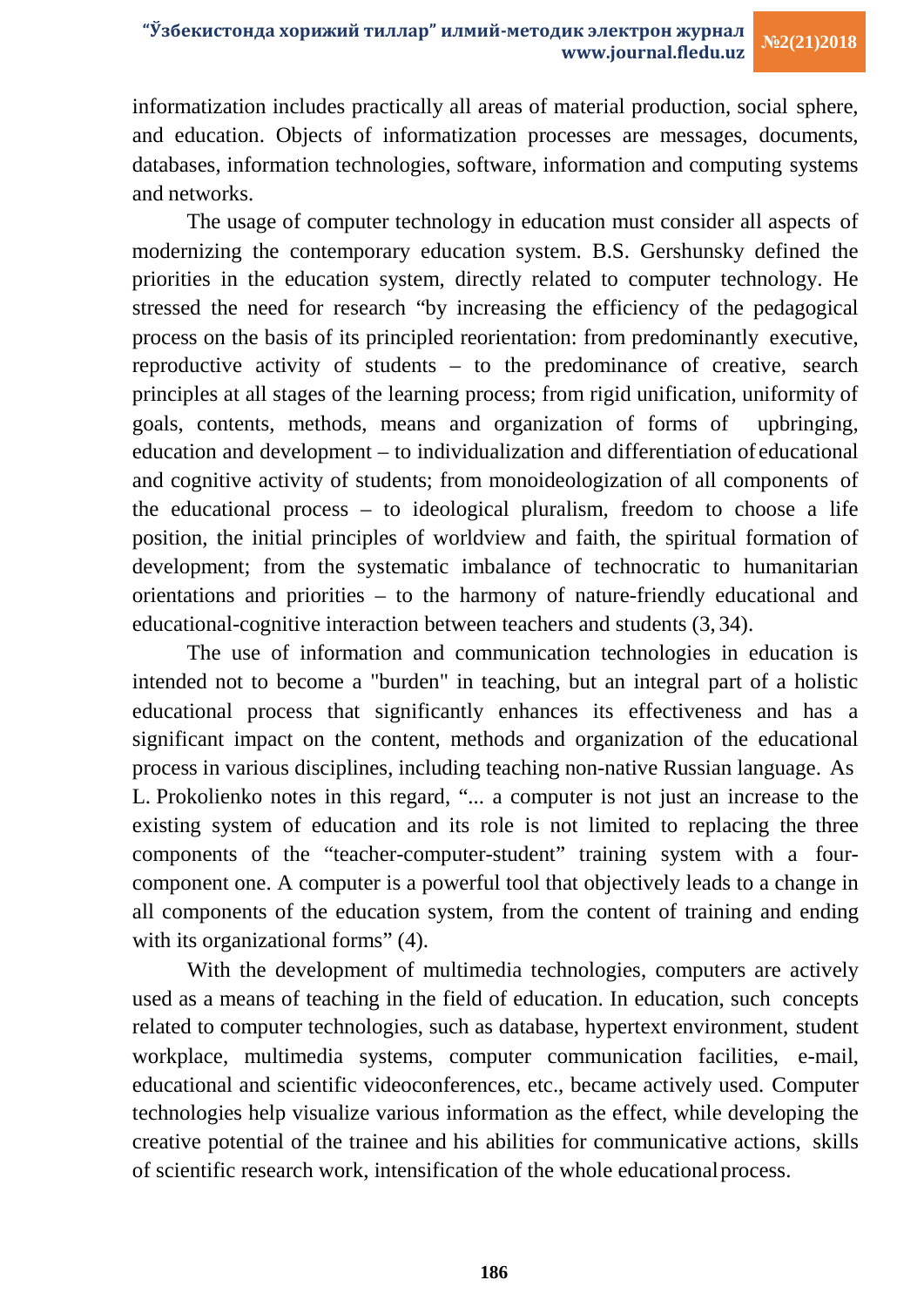It is possible to speak about computer technologies of teaching in full measure, observing such principles of functioning as system approach, creation of a single informational base, feedback, interactive interaction, openness and constant development.

The possibilities of using computers are considered in the didactic literature in the following ways:

– Computers as auxiliary means of training for the organization of primarily self-study activities (mainly of training nature);

– Computers as means of creating a new learning environment, an instrument of cognition;

– Computer as a means of communication and a source of information;

The information (computer) technology of training is understood as the process of preparation and transmission of information to the learner with the help of a computer. Information technologies can include various teaching methods: programmed instruction, intellectual (problem) teaching, expert systems, educational communication systems.

According to N.V. Apatova, the most important characteristics of information technology training are:

1. Types of teaching computer systems (programmed, problem training, testing);

2. Learning tools used (hypertext, multimedia);

3. Instrumental systems (programming languages, authoring systems, databases, text editors) (5, 110).

With the introduction of computer and modern technologies into the pedagogical system, one cannot fail to mention the basic capabilities of the new means of instruction:

– use of computer technologies as a means of teaching, improving the teaching process, increasing its quality and effectiveness;

– use of computer technology as a tool for learning, knowing oneself and reality;

– use of modern information technologies as a means of creative development of students;

– use of computer technologies in the role of automation tools for control, correction, testing and psycho-diagnostics of schoolchildren;

– organization of educational communication and training dialogue with the help of information and communication technologies;

– use of computer technology to organize intellectual leisure.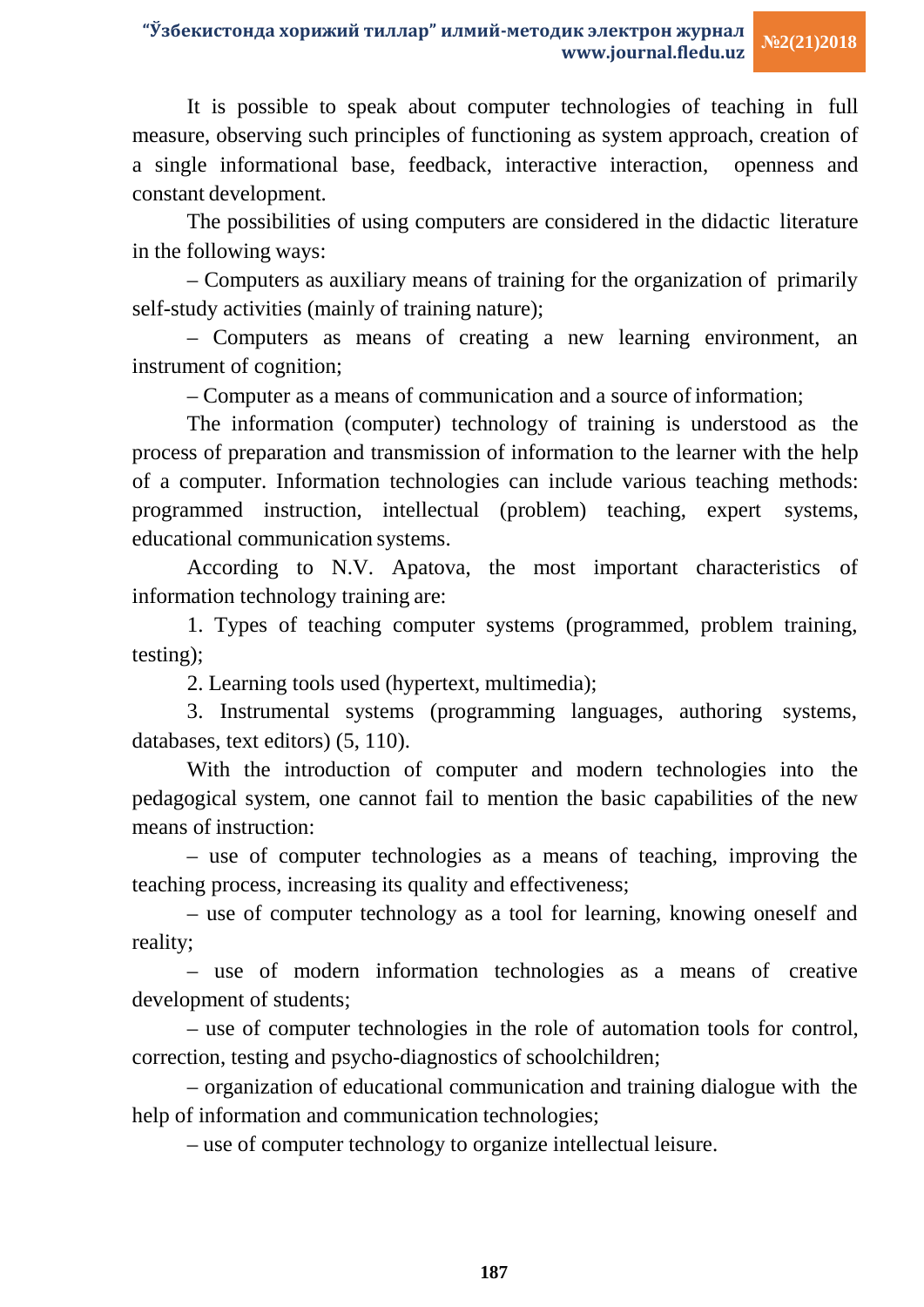The possibilities of using modern computer technologies are successfully correlated with organizational, pedagogical and methodological requirements. They are:

– computing – fast and accurate conversion of any kind of information (numerical, text, graphic, audio);

– transducer – the ability of computer technology to receive and deliver information in a variety of forms;

– combinatorial – the ability to remember, store, structure, sort large amounts of information and quickly find the information you need;

– graphic – presentation of the results of the work in a clear visual form (text, sound, in the form of figures, diagrams);

– modeling – the construction of information models of real objects and phenomena.

The above capabilities of computer technologies can not only ensure the initial formation of the personality of the pupils, but also reveal their abilities, to develop skills, abilities and desires to learn to create conditions for mastering the full amount of knowledge and skills.

The main directions of using the above-mentioned computer technologies in the educational process are:

– use for learning purposes through modeling, visual representation of linguistic, speech, sociocultural processes or phenomena;

– Organization of training in the use of educational material (formation of skills);

– monitoring and evaluation of skills, skills, knowledge, collection, processing and storage of statistical information;

– automated information retrieval;

– ensuring dialogue, communication through computer networks.

It should be recognized that at all stages of the lesson, as the main teaching is impacted and controlled by computer technologies, the teacher has the opportunity to observe and record student qualities such as understanding the search purpose, actively reproducing previously learned knowledge, interest in replenishing missing knowledge from given sources. This also allows the teacher to design his/her own activities to manage and gradually develop and improve the students' creative attitudes towards learning.

The question of the connection of the method of teaching non-native language with other scientific disciplines is an actual methodological problem. In the modern literature, the technique of teaching language is not considered as an "applied area of linguistics" as it was believed by L. V. Shcherba, or as "applied psychology" to which B.V. Belyaev attributed (6, 19). A.N.Shchukin makes the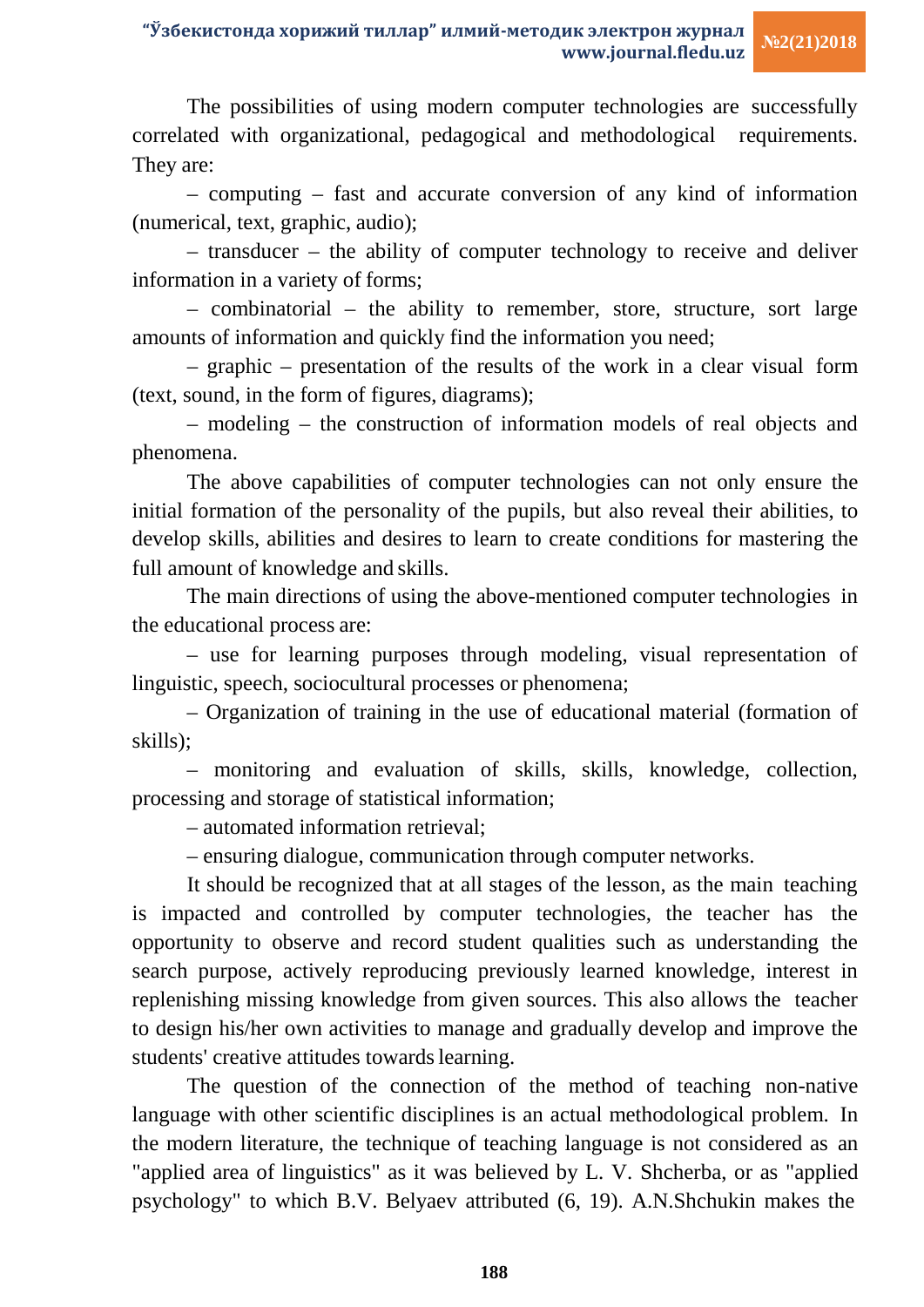# **"Ўзбекистонда хорижий тиллар" илмий-методик электрон журнал www.journal.fledu.uz**

following definition of the methodology of teaching foreign languages: "This is a science that studies the goals, content, means, methods, organizational forms of teaching a foreign language, acquainting with the culture of the country of the language being studied, as well as studying the ways of teaching, upbringing and mastering the language in the process its study "(6, 19–20).

Other scientists defined the technique as "an independent scientific discipline, the main property of which is the existence of a system of knowledge about the laws in the teaching of language, about the ways of mastering and mastering the language" (6, p.20). In this regard, it should be recognized that the methodology and information technology unites the category of communication. Since it is the communicative orientation of the educational process that is the main trend of modern methods of teaching non-native language, and the main purpose of information technology is the search for and improvement of effective communication tools.

The main difference between a computer and traditional technical means of teaching is that it has all the technical and audiovisual capabilities and is capable of performing complex intellectual work. Being the newest technical means of teaching, computer technologies help the teacher to learn the language and organize the activity of students in mastering the language.

With the acquisition of computer technology and the development of multimedia, the activities of students have acquired a new quality. Thus, in the process of mastering a non-native language, Uzbek students acquire mastery of the whole complex of skills, knowledge and skills, and this of course requires the use of a whole complex of various teaching aids. O. Rudenko–Morgun believes that "... the solution of the problem of interrelated learning to all types of speech activity (reading, writing, listening and speaking) is impossible without the use of means of influence on various channels of perception. It is not just a coincidence that in traditional non-native language teaching, all the known traditional technical means of instruction were traditionally widely used, their impact was studied, the problem of monitoring the student's activity was solved, and the feedback mechanism was created, which became especially relevant when, using technical means of teaching, the student was in the mode of independent work (7, 45).

The main didactic task of information computer learning tools is to ensure the assimilation of educational information, transfer it in strictly logical sequence for shorter periods. Practice notes that computer facilities create a number of additional didactic tasks for teachers:

– to consolidate the time of submission of the training material

– to allocate for what kind of information is this or that information or computer means;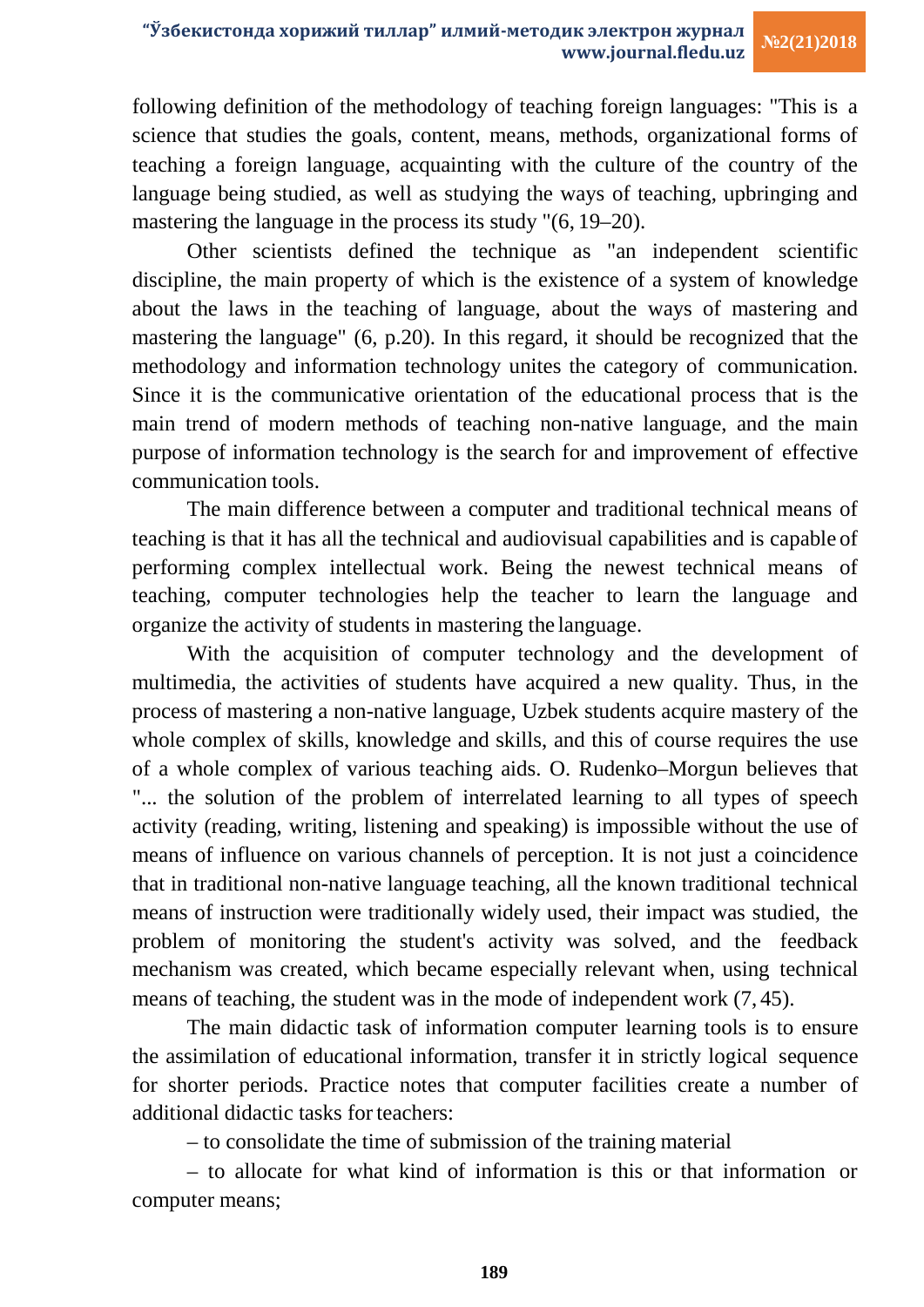– to improve the quality of the methodological tools used and expand their informativeness;

– to create the most favorable conditions for the work of students with computer technology.

The use of computer technologies in the educational process to establish feedback "Teacher-student" allows you to adjust the educational process depending on the professional results achieved. The joint activity of the teacher and student acts as a means of didactic communication, as a condition for improving the activities and the source of development of the professional personality of the teacher.

A specific feature of the concept of "didactic conditions" is that it includes the elements of all components of the learning process: goals, content, methods, forms and means. According to V.I. Andreeva didactic conditions are "... the circumstances of the learning process. Which are the result of purposeful selection, construction and achievement of certain didactic goals" (8, 154). Which means "Didactic conditions" is an environment in which the components of the learning process are presented in the best relationship and that enables the teacher to lead the teaching process fruitfully and the students to successfully learn. As applied to the means of instruction, as indicated by R.S. Gershunskaya, didactic conditions should be considered as an interconnected set of internal requirements and external characteristics of their functioning. Therefore, highlighting the didactic conditions associated with the introduction of computer technologies in the process of teaching schoolchildren, we singled out external didactic conditions associated with the introduction of computer technologies in the traditional learning process, and internal, characterizing the essence of the computerized learning process in schools.

Under the didactic properties of a particular educational means (including telecommunications) in didactics are understood the natural, technical qualities of the object, i.e. those are his sides, which can be used for didactic purposes in the teaching and educational process. And indeed, having certain technical qualities, computer telecommunications can find various applications in such areas of human activity, such as banking, journalism, scientific research, etc.

The technology of computer training should be developed taking into account classical didactic principles. Previously, it was mainly studied in two directions: visualization (ie, in the form of visualization) of educational content and algorithmization of learning activity. Now, when considering the structure of didactics as a set of didactic principles, teaching methods, curriculums and the general system theory of the student, it allows in each element of the structure of the learning process to distinguish both general and particular, related to computer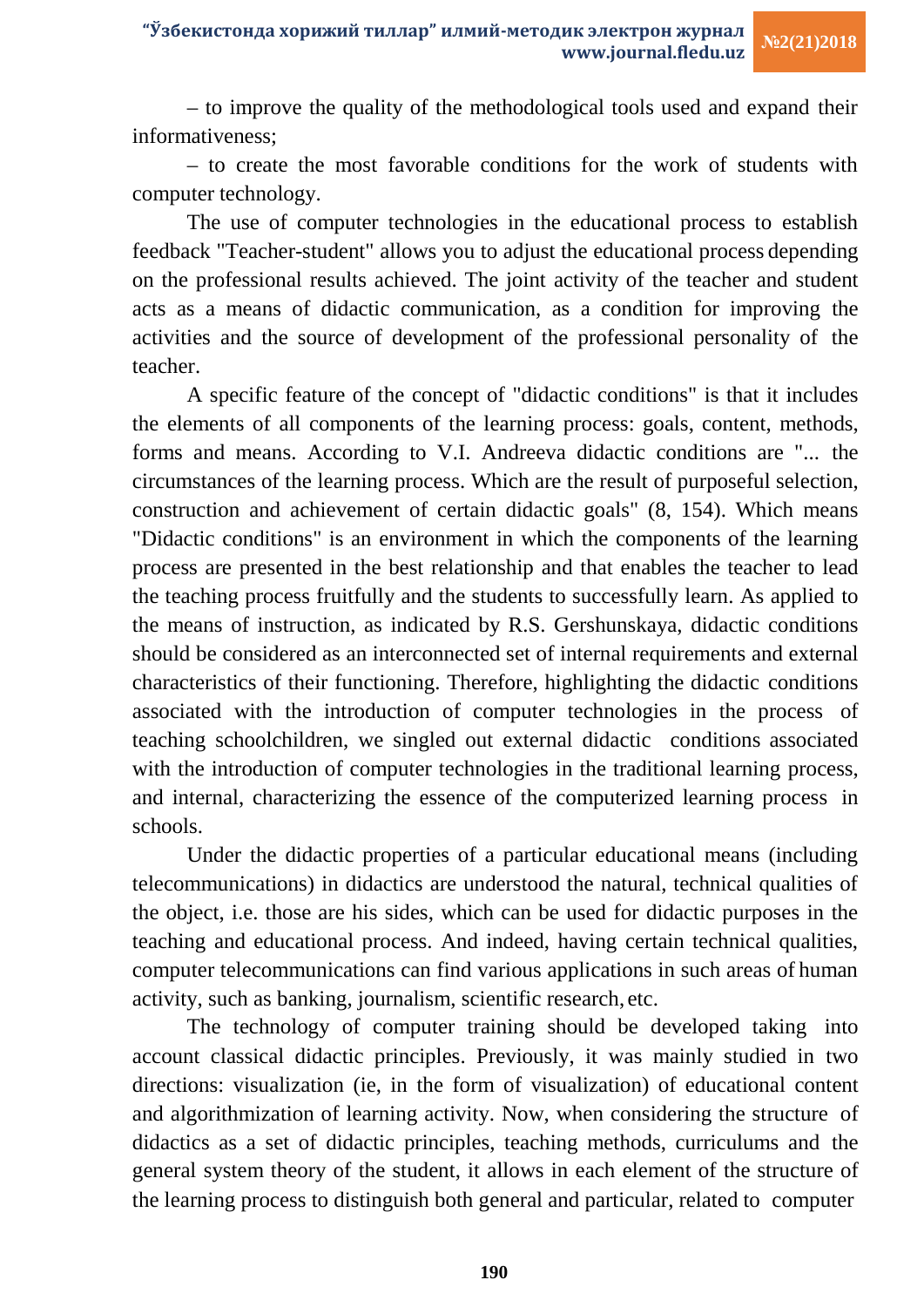learning technologies. In this regard, M.A.Bovtenko notes, that over time "... the technical aspects of computer training will go to the background, and more attention will be paid to methodological aspects. It is then that computer linguadidactics will become a limited part of the general methodology for teaching the language" (9, 72).

Computer training technology is a new methodological system that allows the student to be viewed not as an object, as a subject of learning, but as a computer for learning. The schoolchild trains into a new category, as the form of computer training is individual, independent, but implemented by a general method.

The didactic principle of the scientific nature of computer training requires that the content of the educational material presented – the computer training program – correspond to the current level of development of science and technology, and the method of cognition applied in the program was adequate to the modern scientific method. Therefore, when developing a computer program, the pedagogue should strive to develop a scientific worldview among schoolchildren, equip them with knowledge of the fundamentals of the sciences, and develop in them the ability to use the received knowledge in practice, develop creative thinking and teach them to independently acquire knowledge. Computer technologies in this regard provide ampleopportunities.

The didactic principle of scientific character also requires that models in the computer-training program to be accurate, repeatedly verified. Ways of mastering the educational material provided by the program should form the skills and skills of scientific search forschoolchildren.

In the lessons where information and communication technologies are used, the following opportunities for the implementation of didactic properties and functions of information technologies appear:

– the possibility of using ICT for the development of student-computer interaction, during which the student influences the information object under study, receives information about his behavior, which becomes the basis for theoretical conclusions; In addition, the student receives from the computer information about himself: the correctness of their actions, the achieved level of knowledge and skills, etc.;

– the possibility of using ICT for organizing a sufficiently long independent work of a training group that does not require constant intervention by the teacher, which frees up its time for direct treatment of individual students, for individual interaction in the "teacher-student" mode;

– the possibility of using ICT tools for the development of tripartite interaction between the teacher, student and computer, as well as the development